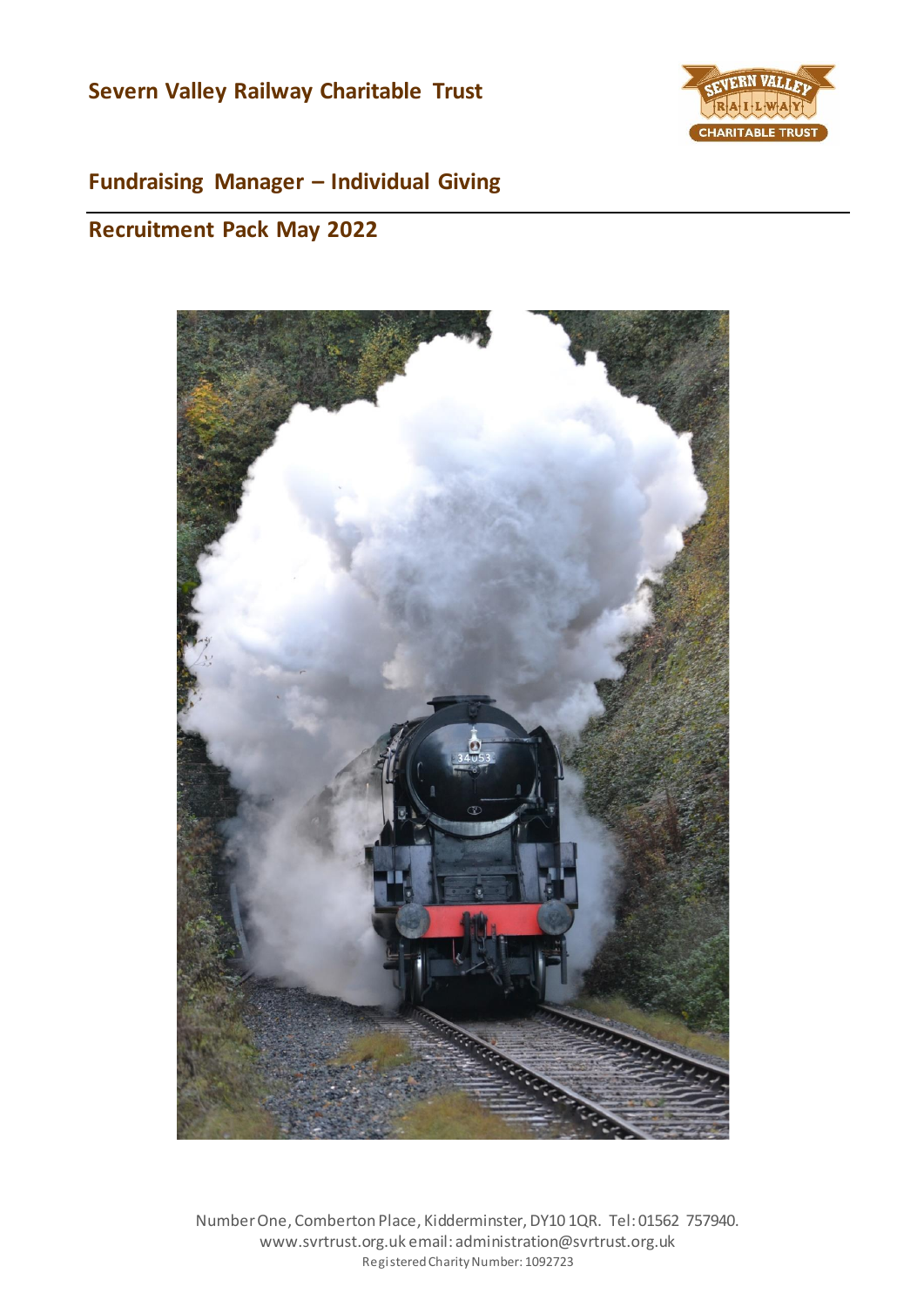# **Fundraising Manager – Individual Giving**

This is a fantastic opportunity to bring your individual giving fundraising skills to this highly effective and growing heritage charity. The Severn Valley Railway Charitable Trust is a separate entity to the SVR Holdings Company who operate and run this much-loved attraction. The Trust's focus is to help secure the future of the Severn Valley Railway through donations, grants, and sponsorship. The position of Fundraising Manager for individuals is key to our future success, understanding our donor base and creating a clear donor stewardship programme for the 15,000 donors we have. In addition, you will create engaging fundraising asks, strong engagement processes and effective recruitment campaigns. You will have the support of a Donor Care Officer to help deliver your plans.

You will be able to demonstrate your experience in creating and delivering effective donor stewardship plans to include single, legacy and in-memorial giving. Access ThankQ database and Tessitura experience is desired.

We are seeking a resourceful, proactive team player who demonstrates initiative and takes ownership and responsibility for completing and finishing tasks, including setting and achieving targets. You will naturally identify opportunities and maximise these for the benefit of the Railway.

This is an exciting opportunity to join the Severn Valley Railway Charitable Trust, taking the reins of individual giving fundraising. This is your chance to join a passionate local charity that is committed to safeguarding the Severn Valley Railway.

# **Overview**

| Post:             | Fundraising Manager, Individual Giving     |
|-------------------|--------------------------------------------|
| Reporting to:     | <b>Executive Director</b>                  |
| Employer:         | Severn Valley Railway Charitable Trust     |
| Salary:           | £30,000 to £35.000 FTE                     |
| Primary location: | Number One, Comberton Place, Kidderminster |
| Hours:            | Part-time, 4 days per week (30 hours)      |
| Holiday:          | 31 days (inclusive of Public holidays) FTE |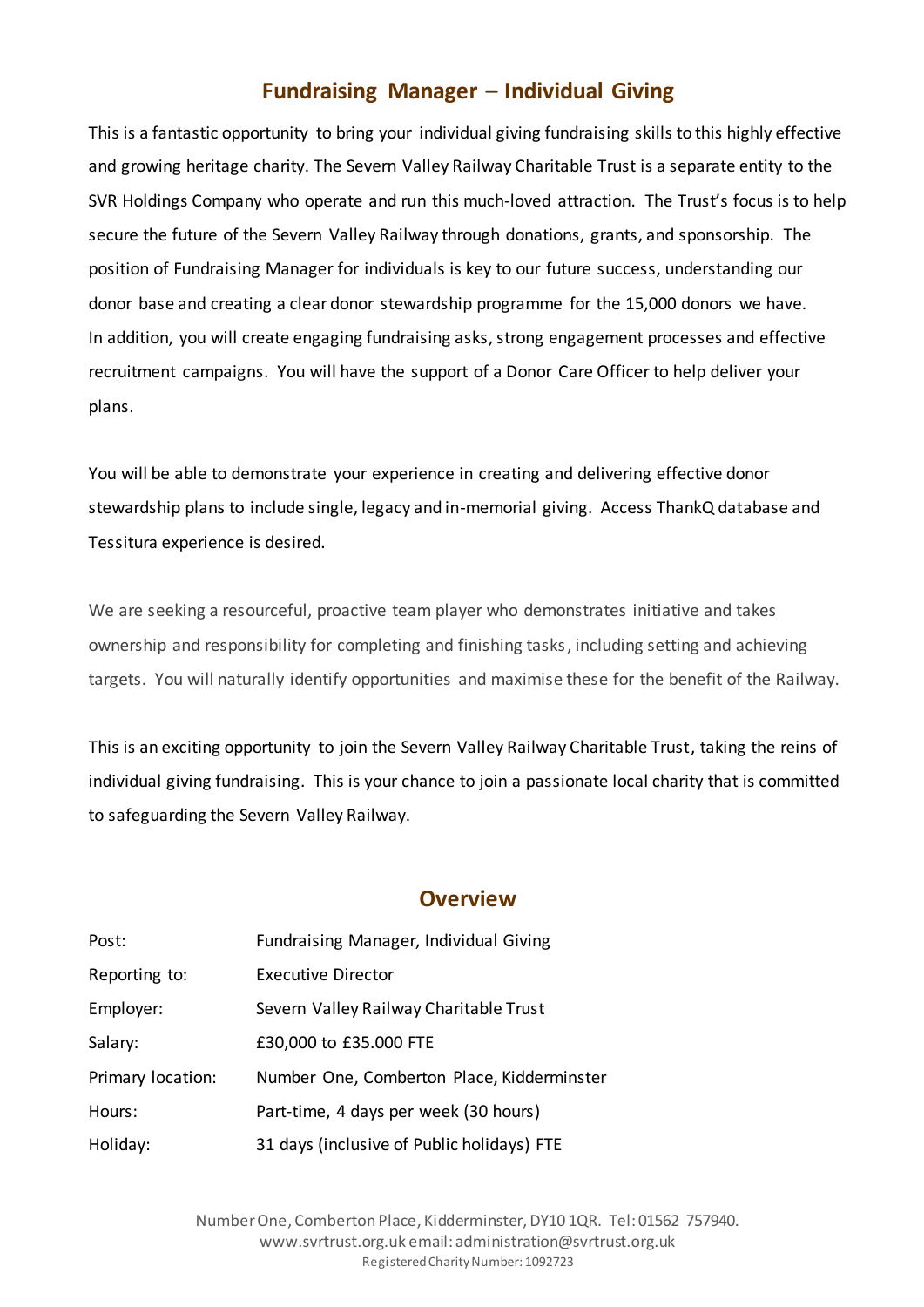# **Summary of Role**

This is a fantastic opportunity to bring your proven fundraising experience in individual giving to this driven and passionate heritage charity. This position is a hands-on role and comes with line management of a part-time Donor Engagement Officer and 3 volunteers. We envisage this area of the business growing as the successes of your initiatives are realised. We have been extremely successful in our individual giving thus far, but it is time for a new experienced fundraiser to take it to the next level, focusing on both retention, uplift, and acquisition, whilst building a stronger fundraising volunteer base to assist you in delivering your plans.

# **Main Duties and Responsibilities**

### **Strategy & Development**

- To increase income generated from individual giving fundraising activities.
- To create and execute a donor retention, uplift, and acquisition strategy.
- To lead on developing our CRM system, working with the Executive Director and Finance Manager to review the Trust's CRM database and implement an Organisation wide CRM system.
- To manage the individual giving budget in line with objectives and KPIs, reporting to the Executive Director on income and expenditure and highlighting variances in a timely manner.
- To test, implement, monitor, and evaluate existing and new fundraising asks and channels to increase two-way engagement with donors.
- To develop and manage high quality supporter care including responsive and prompt thanking and updating our donors on the impact of their support.
- To develop a volunteer-base of fundraisers.

#### **Direct Marketing**

- To manage and deliver integrated online and offline campaigns.
- To manage the design, print and production of direct marketing activity, negotiating bought in services and ensuring invoices are in accordance with quotes.

#### **Administration and Reporting**

 To manage the Individual Giving budget and provide monthly updates to the Executive Director.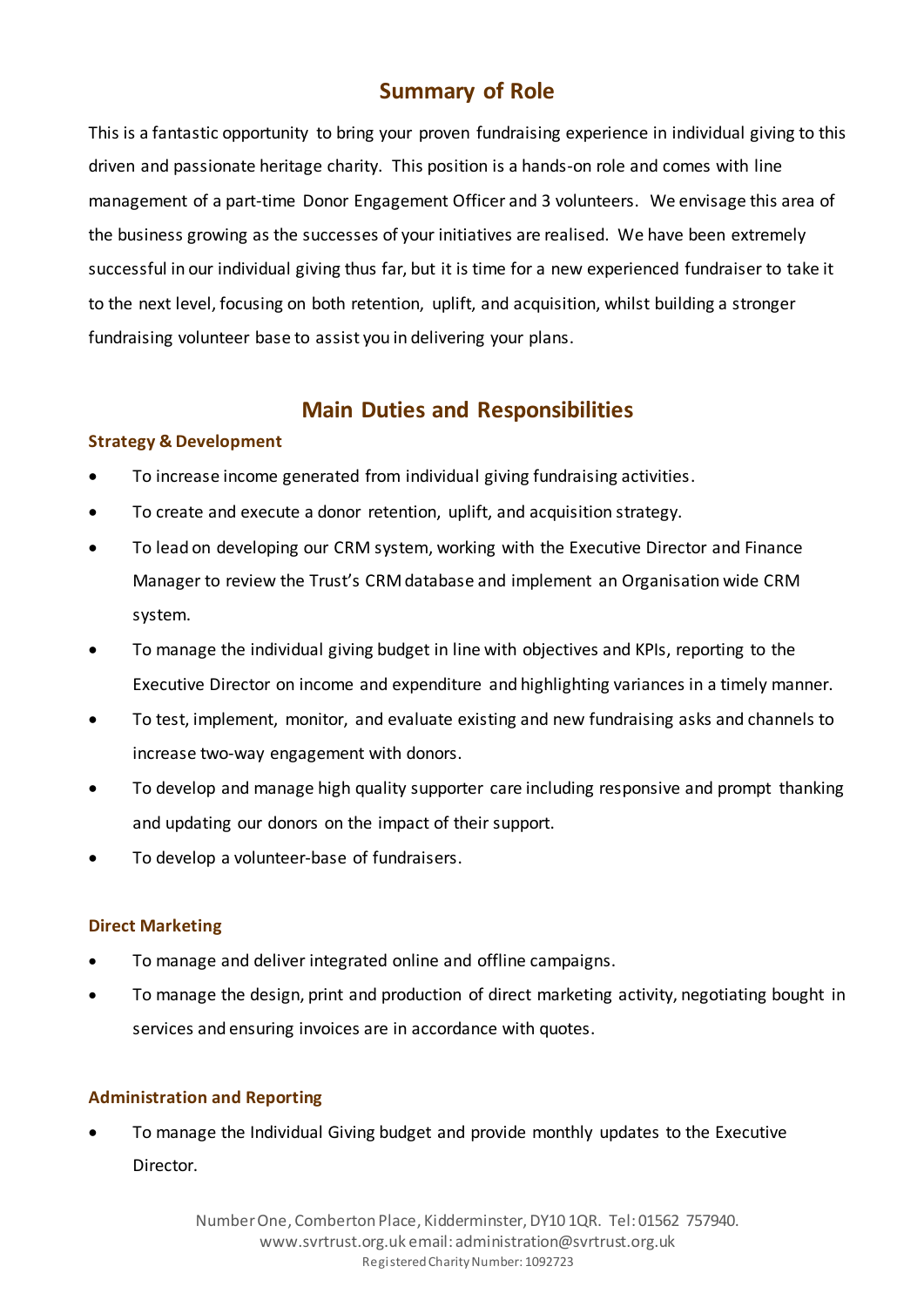To keep accurate and up to date records of all activities, using ThankQ CRM database, extracting reports for the team as required, and maintaining high standards in customer care and record keeping.

## **Managing Relationships**

- To provide management and guidance to the Donor Care Officer to ensure that KPIs and objectives are achieved, and a clear personal development plan is in place.
- To build strong internal working relationships with colleagues.
- Organise face to face thank you events for our supporters.
- To work with the SVR Holdings Marketing and Communications team to gain support and cross selling opportunities within the different SVR audiences.

### **Other**

- Proactively ensure all materials produced are accurate and compliant with relevant GDPR protection and Gift Aid legislation.
- To undertake all activities in line with best practice standards and processes as set out by the Fundraising Code of Practice and industry regulatory bodies.
- To keep abreast of developments in individual giving and ensure charity compliance.
- To contribute to the Fundraising Team's strategic planning and budget process.
- To carry out any other tasks as reasonably requested.
- To actively implement the principles of Equality and Diversity.

# **Person Specification**

Educated to degree level and / or an accredited fundraising qualification such as Certificate or Diploma in Fundraising.

### **Experience**

- Creating and implementing successful individual giving donor stewardship plans.
- Implementing donor segmentation, targeting, and positioning strategy.
- Proficient with fundraising CRM systems ideally ThankQ and Tessitura. To include building, analysing, and reporting.
- Creating, writing, and delivering strong fundraising appeals across all platforms.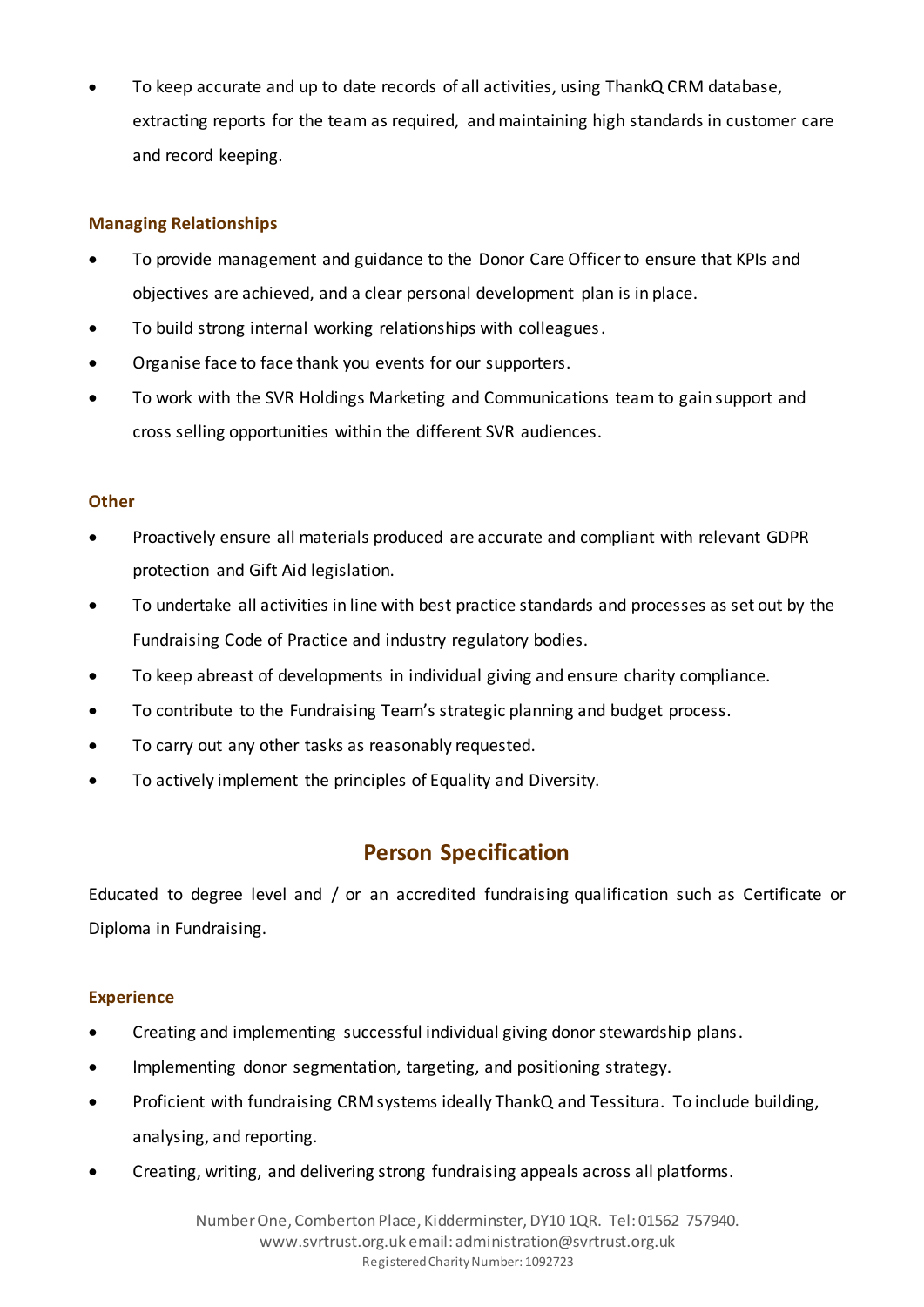- Writing compelling cases studies.
- Legacy and in-memoriam fundraising.
- Managing income and expenditure budgets.
- Presenting to internal and external stakeholders.
- Managing and motivating staff.

### **Skills and abilities**

- Outstanding verbal and written skills. Able to engage audiences using a range of communication tools.
- Exceptional analytical skills to be able to evaluate our donor base and create effective tiered donor stewardship plans.
- Significant direct marketing skills: devising and delivering social media and print campaigns.
- Ability to work cross-functionally and to secure resources and support from colleagues in different business areas.
- Strong interpersonal and influencing skills; confident and personable with the ability to manage and build strong relationships with key individual donors.
- Exceptional organisation and time management skills. Able to plan / prioritise own work and meet agreed deadlines.
- Excellent attention to detail and methodical approach to tasks.
- Competent use of MS Outlook, Excel and Word.
- Strong numerical / budgeting skills.

### **Attitude and Personal Qualities**

- Motivated, task-orientated, and professional.
- Flexible, able and willing to respond to changing priorities.
- Strong team player with collaborative working style, who enjoys individual and team working.
- Willing to participate in all activities relevant to the role.
- Willingness to work occasional evenings and weekends.
- Commitment to GDPR and Fundraising Code of Practice.
- Commitment to the principles of Equality and Diversity.
- An interest in heritage railways.

As a volunteering organisation, we ask staff to volunteer 5 days per year to support our operational staff in the busy season.

> Number One, Comberton Place, Kidderminster, DY10 1QR. Tel: 01562 757940. [www.svrtrust.org.uk](http://www.svrtrust.org.uk/) email: administration@svrtrust.org.uk Registered Charity Number: 1092723